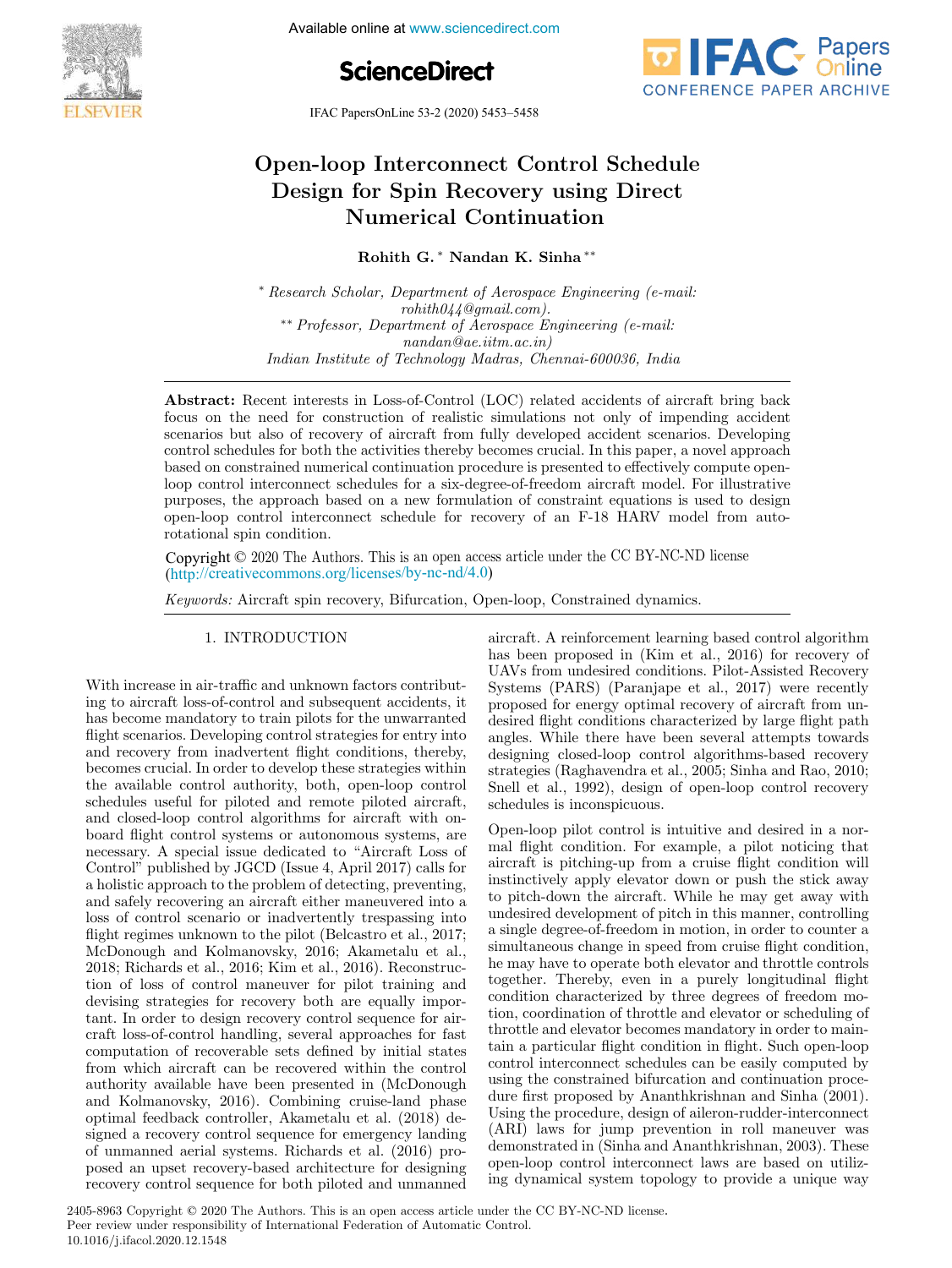of charting out a control recovery sequence. Lowenberg (1998) used this route to control spin behavior of a high angle of aircraft model. Scheduling of control parameters based on explicit constraints on states (defining particular flight conditions) and implicit constraints on stability behavior (gain scheduling) exhibit enormous potential of the bifurcation and continuation based techniques (Vora and Sinha, 2017).

Hyper-dimensional topology of a six degree-of-freedom multi-parameter nonlinear aircraft model may provide numerous ways of constructing recovery control sequence. Among the numerous ways, one may find simple, as well as, optimal (energy optimal, time optimal, etc.) control sequences. In this work, usefulness of dynamical system topology is shown in designing control recovery laws for a nonlinear aircraft model. The adopted methodology is based on a constrained continuation procedure outlined in (Vora and Sinha, 2017). In a first, a new formulation of constraints is implemented via aircraft navigational variables in order to compute open-loop control interconnect schedules using the constrained continuation procedure for spin recovery of F-18/HARV model, as an example. Further, numerical time simulation is carried out utilizing the control interconnect schedules to demonstrate the recovery.

The paper is organized as follows. Details of the mathematical model used in this work are presented in Section 2. Section 3 provides adequate description of computation using numerical continuation and the dynamical results for a high angle of attack model of F-18/HARV. Formulation of recovery strategy as a constrained dynamics problem and control interconnect schedules for spin recovery are presented in Section 4. Recovery control sequence and simulation results are presented in Section 5. Conclusions and future directions of work are presented in Section 6.

#### 2. MATHEMATICAL MODEL OF AIRCRAFT

The following set of nonlinear ordinary differential equations governing six degree-of-freedom motion of rigid aircraft are used in this work [9].

$$
\dot{V} = \frac{1}{m} [\eta T_m cos\alpha cos\beta - \bar{q}S(C_D cos\beta - C_Y sin\beta) - mgsin\gamma]
$$
  
\n
$$
\dot{\alpha} = q - \frac{1}{cos\beta} [(p cos\alpha + r sin\alpha) sin\beta - \frac{g}{V} cos\gamma cos\mu + \frac{\bar{q}SC_L}{mV} + \frac{\eta T_m sin\alpha}{mV}]
$$
  
\n
$$
\dot{\beta} = (psin\alpha - r cos\alpha) + \frac{1}{mV} [-\eta T_m cos\alpha sin\beta + \bar{q}S(C_Y cos\beta + C_D sin\beta) + mgcos\gamma sin\mu]
$$
\n(1)

$$
\dot{p} = \left(\frac{I_y - I_z}{I_x}\right)qr + \frac{1}{I_x}\bar{q}SbC_l
$$
\n
$$
\dot{q} = \left(\frac{I_z - I_x}{I_y}\right)pr + \frac{1}{I_y}\bar{q}S\bar{c}C_M
$$
\n
$$
\dot{r} = \left(\frac{I_x - I_y}{I_z}\right)pq + \frac{1}{I_z}\bar{q}SbC_n
$$
\n(2)

$$
\dot{\mu} = \frac{1}{\cos\beta} (p\cos\alpha + r\sin\alpha) + \frac{\bar{q}SC_L}{mV} (\tan\beta + \sin\mu \tan\gamma) \n+ \frac{\bar{q}SC_Y}{mV} - \frac{g}{V} (\cos\mu\cos\gamma\tan\beta) + \frac{\eta T_m}{mV} [\sin\alpha\tan\beta \n+ \sin\alpha\sin\mu\tan\gamma - \cos\alpha\sin\beta\cos\mu\tan\gamma] \n\dot{\gamma} = \frac{1}{mV} [\eta T_m (\sin\alpha\cos\mu + \cos\alpha\sin\beta\sin\mu) + \bar{q}SC_L \cos\mu \n- \bar{q}SC_Y \sin\mu - mg \cos\gamma]
$$
\n(3)

The first set of three equations, Eq. (1), governs the translational motions of a point mass rigid aircraft, the next set of three equations, Eq. (2), governs the angular motions, and Eq. (3) are kinematic equations in windfixed coordinates. The three sets of equations are strongly coupled in a complex six degree-of-freedom motion. Presence of direct nonlinear terms and coupling of various types, viz., aerodynamics, kinematic, geometric, etc. make an aircraft model highly nonlinear (Goman and Khramtsovsky, 1998). The aerodynamic model described by the six coefficients  $(C_L, C_D, C_Y, C_l, C_m, C_n)$  in the model are dependent on state and control variables of aircraft; the dependencies for the F-18/HARV model used in this work is as given in (Raghavendra et al., 2005).

## 3. HIGH ANGLE-OF-ATTACK SPIN DYNAMICS OF F-18/HARV

In order to investigate global dynamics of a given aircraft model, bifurcation method based techniques can be efficiently utilized. A bifurcation theoretic approach is based on computing steady states of a system of nonlinear ordinary differential equations

$$
\dot{\underline{x}} = \underline{f}(\underline{x}, \underline{U}) \tag{4}
$$

as function of a varying parameter using a numerical continuation algorithm. For the aircraft model in Eq. (1-3),  $\underline{x} = [V, \alpha, \beta, p, q, r, \mu, \gamma]'$  is the vector of state variables of aircraft,  $\underline{U} = [\eta, \delta e, \delta a, \delta r]'$  is the vector of control parameters, and  $f$  is the nonlinear vector field governing aircraft dynamics. Given a starting equilibrium state satisfying

$$
\underline{\dot{x}} = \underline{f}(\underline{x}, \underline{U}) = 0,\tag{5}
$$

a numerical continuation algorithm solves for connected branches of other equilibrium solutions as function of a varying parameter. Simultaneous computation of local stability of equilibrium states (based on the eigenvalues of Jacobian matrix evaluated at each equilibrium state) and bifurcations (followed by loss of stability at critical equilibrium, marked by one or more eigenvalues lying on the imaginary axis) are unique features of advanced continuation algorithms (Doedel et al., 2007; Dhooge et al., 2003). Further, computation of oscillatory limiting states, their stability, and bifurcations from oscillatory limiting states helps in characterizing global dynamic behavior of a nonlinear aircraft model (Goman and Khramtsovsky, 1998). In order to compute high angle-of-attack spin solutions of the F-18/HARV model, equilibrium solutions of equations of aircraft dynamics (Eq. (1-3)), complete in all respects, are solved as function of elevator deflection, keeping other controls at fixed values. This amounts to solving a set of simultaneous nonlinear algebraic equations  $(Eq. (1-3)$  set to zero)

$$
\dot{\underline{x}} = f(\underline{x}, \delta e, \eta = fixed, \delta a = 0, \delta r = 0) = 0,\tag{6}
$$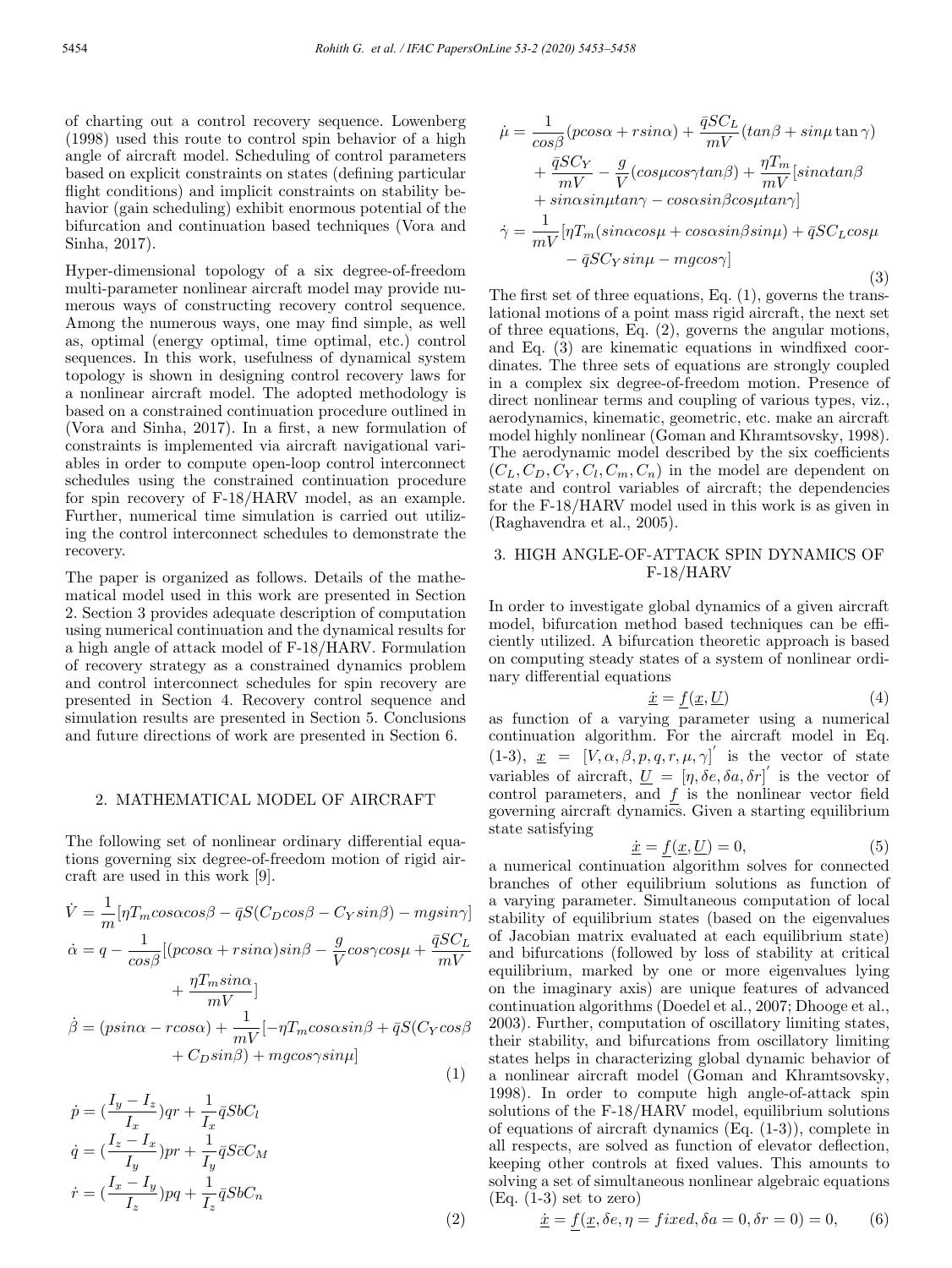

Fig. 1. High angle-of-attack dynamics of F-18/HARV model (Solid lines: stable equilibrium, dashed lines: unstable equilibrium, solid squares: Hopf bifurcations. solid circles: stable oscillatory states).

as function of  $\delta e$ . High angle-of-attack bifurcation results for F-18/HARV model have been presented in various contexts in literature (Raghavendra et al., 2005; Sinha and Rao, 2010; Snell et al., 1992). Nonetheless, for ready reference and for sake of completeness, they are reproduced in Fig. 1 and Fig. 2. Continuation, from a given level flight trim condition (computed otherwise), with elevator deflection varying as continuation parameter computes other connecting branches of equilibrium solutions along with local stability information on the solutions. Reading Fig. 1 from right to left, one can observe that, as elevator up (negative) deflection increases, angle-of-attack increases in a conventional manner. Sideslip angle, roll angle, and rates are zero for up to elevator deflection of about -0.175 rad, indicating, up to this value of elevator deflection, all nominal equilibrium solutions are longitudinal trims. Offnominal solutions (branching off from nominal solution branch at loss of stability) at low angles of attack resulting from onset of bifurcations and slow departure at moderate to high angles of attack indicate coupled motions in longitudinal and lateral-directional variables.

Post-stall behavior of the F-18/HARV beyond angle-ofattack approximately 0.7 rad corresponding to elevator deflection of about -0.175 rad is dominated by coupled nonlinear motions. The branch of equilibrium solutions of our interest, is corresponding to oscillatory spin states characterized by significantly high yaw rates, and very high angles-of-attack at approximately 1.26 rad (Sinha and Rao, 2010; Rao and Sinha, 2013). Non-zero values of lateral-directional states on this branch indicate that this motion is coupled. Flight path angle on this branch of equilibrium solutions is approximately -1.57 rad characterizing the spin to be 'flat'and indicating that aircraft is heading directly vertically down. High negative values of wind-fixed roll angle deg  $\mu \approx 1.4$  rad indicate a left spin.

It is quite intuitive to understand that a large number of similar two-dimensional curves, for different settings of fixed throttle values and zero aileron and rudder deflec-



Fig. 2. High angle-of-attack dynamics of F-18/HARV model (Solid lines: stable equilibrium, dashed lines: unstable equilibrium, solid squares: Hopf bifurcations.

tions, can be generated as functions of elevator deflection. Put side-by-side, these curves of equilibrium solutions will constitute a surface for each of the states of aircraft. It becomes not only computationally intensive and time consuming to construct such surfaces that may exhibit folding and unfolding of solution branches, but, it is also difficult to meaningfully visualize these surfaces. Including variations of aileron and rudder deflections, a 4-dimensional topology of each state as function of elevator deflection may emerge, making it further difficult to visualize and analyze the dynamics. Instead, meaningful construction of bifurcation curves utilizing scheduling of control parameters may be more useful in practice. In the following, one such application based control scheduling for spin recovery is presented.

### 4. COMPUTATION OF CONTROL INTERCONNECT SCHEDULES FOR SPIN RECOVERY

There has been a lot of work on designing closed-loop control laws for aircraft recovery from spin, extremely important for autonomous aircraft and aircraft with onboard control systems. Prominent among them being spin recovery control design using sliding mode and nonlinear dynamic inversion based control techniques (Raghavendra et al., 2005; Sinha and Rao, 2010; Snell et al., 1992) and, more recently, one based on reinforced learning based control (Kim et al., 2016). However, there has not been any visible attempt towards designing recovery laws for pilot operated aircraft. A method based on constrained continuation procedure (Lowenberg, 1998) is adopted here to compute open-loop control interconnect schedule for spin recovery. In a constrained continuation, computation of steady state solutions of Eq. (1) augmented with equality constraint equations

$$
\underline{\dot{x}} = f(\underline{x}, \underline{U}); g(\underline{x}, \underline{U}) = 0 \tag{7}
$$

is carried out. The steady state solution thus computed are not ordinary but the ones that satisfy the constraints,

$$
g(\underline{x}, \underline{U}) = 0. \tag{8}
$$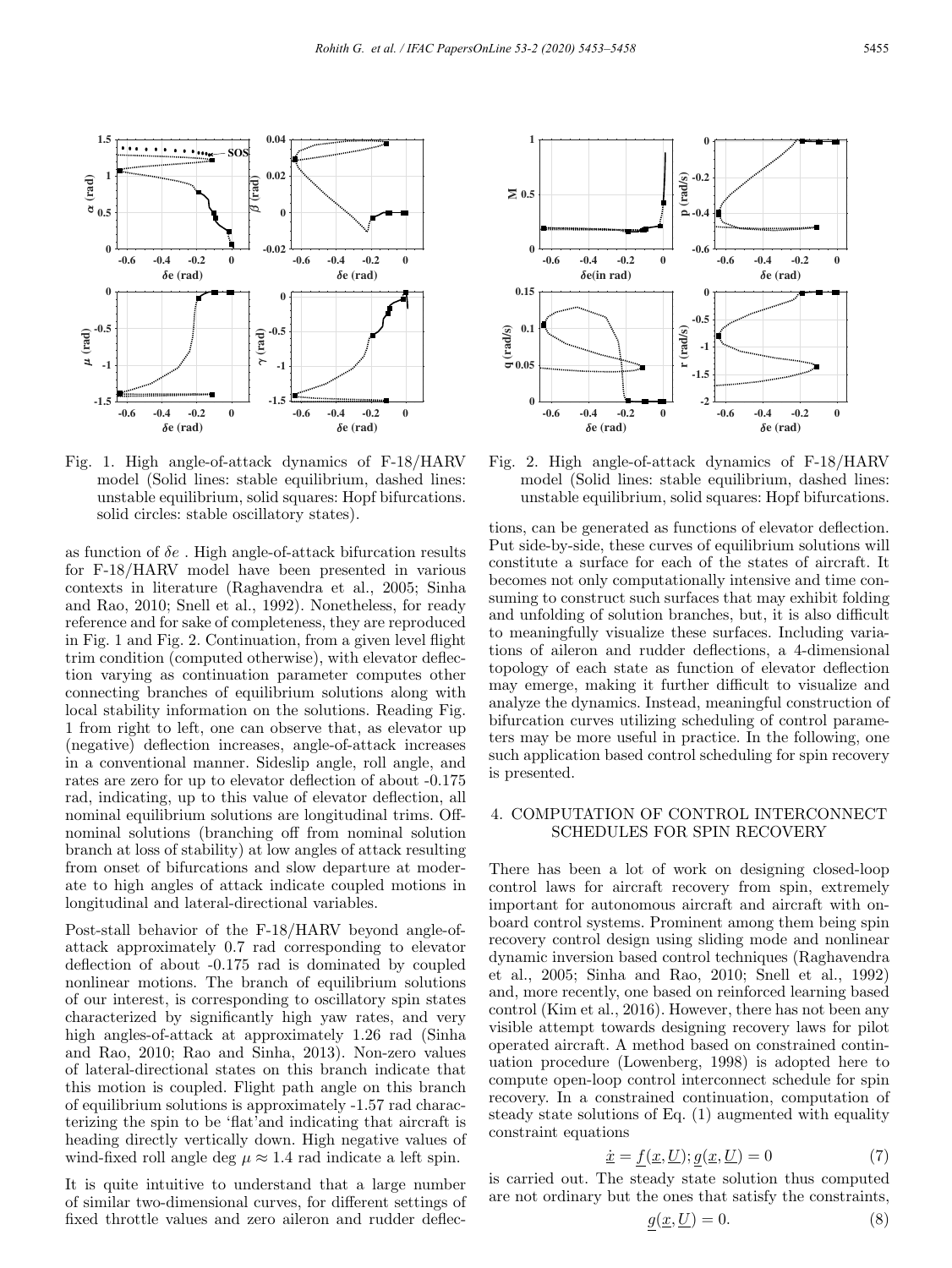The control schedules (variations of control parameters  $p \in U$  as function of continuation parameter) required to satisfy the constraints are also computed in this manner. Several examples of this increased functionality of continuation techniques have been presented in (Spetzler and Narang-Siddarth, 2016) and more recently in (Vora and Sinha, 2017). The examples show unique capabilities of a numerical continuation algorithm in solving n coupled nonlinear algebraic equations in  $n + 1$  unknowns, where one of the unknowns is the varying continuation parameter. Extending the work, here, a new formulation is presented for the constraint equations so as to define a recovery procedure from an auto-rotational spin condition. Except for the procedure outlined in flight manuals (ICAO, 2014) which was used to design a trial and error based recovery procedure for F-18 from spin in (Rao and Sinha, 2013), there exists no proper procedure to directly compute control interconnect schedules for airplane recovery from undesired flight conditions. Autorotational spin solutions computed in Fig. 1 corresponds to fixed value of throttle, and neutral aileron and rudder deflections, which are pure consequence of high angle-of-attack aerodynamics. Nullifying the aerodynamic effects using elevator alone to bring back the angle-of-attack to a pre-stall stable cruise flight condition may appear intuitive, but the ensuing motion in a spin is a coupled nonlinear motion and, thereby, requires appropriate use of non-longitudinal control inputs as well. Closed-loop spin recovery presented in (Kim et al., 2016; Raghavendra et al., 2005; Sinha and Rao, 2010) suggests use of all available control inputs simultaneously. While throttle input is also auto-computed as closed-loop control along with elevator, rudder, aileron deflections in (Kim et al., 2016), in (Raghavendra et al., 2005; Sinha and Rao, 2010), throttle is used in open-loop as first order input. In the following open-loop control interconnect schedule computation, all available control inputs are computed together as function of elevator deflection.

The novel approach is based on using triplet of angles  $(\gamma, \beta, \mu)$  as representative of any current (un-desired) and intended (desired) flight conditions. For example, in autorotational spin condition one can read the values of these angles from Fig. 1 as  $(\gamma \approx -1.57 \text{rad}, \beta \approx 0.028 \text{rad}, \mu \approx$ −1.4rad). The intended state, a cruise flight condition, in terms of values of these angles is given by  $(\gamma \approx 0 rad, \beta \approx$  $0rad, \mu \approx 0rad$ ). In addition, the intended flight condition (to which aircraft needs to recover) has to be stable. This is a deviation from the desired state defined in term of exact values of  $(\gamma, \beta, \mu)$  representing a unique cruise flight condition used in (Rao and Sinha, 2013) for computing the spin recovery controls. Constraints are formulated now as curves joining the two states in the following manner:

$$
\gamma - g_1(\delta e) = 0; \beta - g_2(\delta e) = 0; \mu - g_3(\delta e) = 0 \tag{9}
$$

owing to the requirement that remaining control inputs are to be scheduled as function of the elevator deflection, which is to be used as the continuation parameter. It must be obvious that there are infinitely many ways in which the functions  $g_1, g_2$  and  $g_3$  can be generated, the other concern being that these functions must be smooth. The smoothness criterion required for continuation demands that functions must be continuous and differentiable (Goman and Khramtsovsky, 1998). While a rigorous presentation covering all aspects of this approach may be much



for spin recovery.

desired, the primary objective of this work is to showcase usefulness of this approach. In the following, these functions are selected as shown in Fig. 3.  $g_1$ ,  $g_3$  are selected as quadratic functions and,  $g_2$  chosen to be a linear function of  $\delta e$ .

The constraints in Eq. (9) are coupled with the available controls, throttle, rudder and aileron, respectively, and are, therefore, achievable (Ananthkrishnan and Sinha, 2001). Therefore, these controls are left free to vary in a continuation in order to account for the additional three constraint Eq. (9) added to original eight equations of aircraft motion (Eq. (1-3)). Solving simultaneous 11 equations (Eqs. (1- 3) set to zero and Eq. (9)) for aircraft equilibrium states satisfying the constraints results in schedules of the freed controls as function of the varying control parameter, elevator deflection. Simultaneous computation of stability of the constrained equilibrium states are automated using the procedure outlined in (Lowenberg, 1998).



Fig. 4. Bifurcation plot of constrained variables and control interconnect schedules as functions of  $\delta_e$  (Solid lines: stable equilibrium, dashed lines: unstable equilibrium, solid squares: Hopf bifurcations).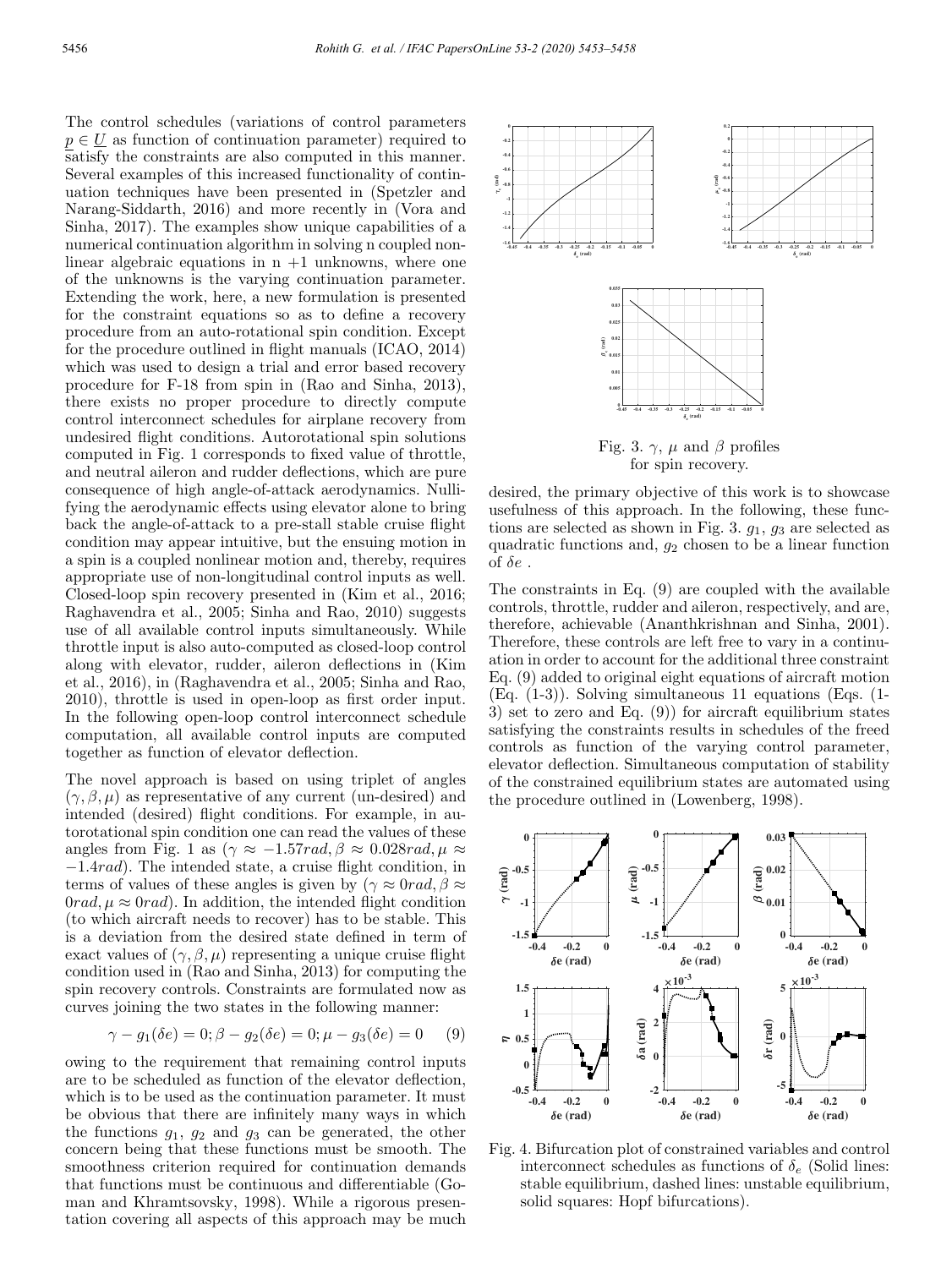

Fig. 5. Other states as function of  $\delta_e$  (Solid lines: stable equilibrium, dashed lines: unstable equilibrium, solid squares: Hopf bifurcations).

Continuation results of this computation are presented in Fig. 4. Top row plots in Fig. 4 shows variation of the constrained variables as functions of the elevator deflection, which are same as the desired variations (shown in Fig. 3), but with stability and bifurcations marked on them. These results indicate that not all intermediate equilibrium states are stable. Also shown along in Fig. 4 (bottom row plots) are the computed control interconnect schedules required to achieve the constraints on  $(\gamma, \beta, \mu)$  as per the constraints, which will be later used for designing recovery sequence. For aerodynamic benefits, the control inputs are required to be within the limits as prescribed in Raghavendra et al. (2005). Throttle fraction in excess of maximum '1' can be avoided. Figure 4 shows variation of other states as function of elevator deflection  $\delta e$  as simple curves projected in 2-dimesion.

### 5. RESULTS AND DISCUSSIONS

Figure 4 (bottom row) presents unique plots that can be used to design control inputs in numerous ways to recover the aircraft from spin. The pilot control inputs thus can be organized appropriately providing the desired recovery strategy. The constraints curves for  $(\gamma, \beta, \mu)$  connect the spin solution to level flight condition ( $\gamma \approx 0$ rad,  $\beta \approx$  $0rad, \mu \approx 0rad$  at the right top corner in Fig. 4, which is the desired state and is stable. Corresponding values for other states defining the level flight equilibrium state can be read from Fig. 5. Intermediate equilibrium states can be utilized for hopping between the states while satisfying the rate and position constraints on the control inputs. This procedure allows various profiles of control recovery commands, which may, for example, be based on handling and flight qualities of aircraft and/or accounting for spatial disorientation that pilots may be undergoing in this complex motion.

In order to show the efficacy of this approach, time histories of control inputs are defined arbitrarily as shown in Fig. 6. The control schedules computed in Fig. 4 correspond to steady states; in-between time histories of other control inputs can be directly defined as following



Fig. 6. Control input histories based on open loop schedules in Fig. 4.



Fig. 7. Time simulation results for the open loop control inputs in Fig. 6 for spin recovery.

elevator input time history as per schedules, or, they can be independently defined between their steady state values as per Fig. 4. In the simulation, we chose throttle, aileron, and rudder control commands to follow elevator input command history as shown in Fig. 6. In Fig.7, spin recovery simulation results are presented for control inputs in Fig. 6. The recovery control sequence is activated at 40 seconds when the aircraft is in fully developed oscillatory spin state. Recovery from spin to level flight condition at a low angle-of-attack equilibrium state can be observed from Fig. 7. Interestingly, these results are very similar to the results for closed-loop spin recovery presented earlier in (Raghavendra et al., 2005; Khatri et al., 2012), thus, establishing the role of continuation based dynamic analysis and usefulness of dynamical system topology for recovery control design. The altitude drop during the recovery is also in the same range as presented in previous works. For aircraft not equipped with on-board flight control systems, open loop recovery strategies are very useful. Moreover, most of the conventional autopilot systems are designed for nominal conditions which disengage if situation goes